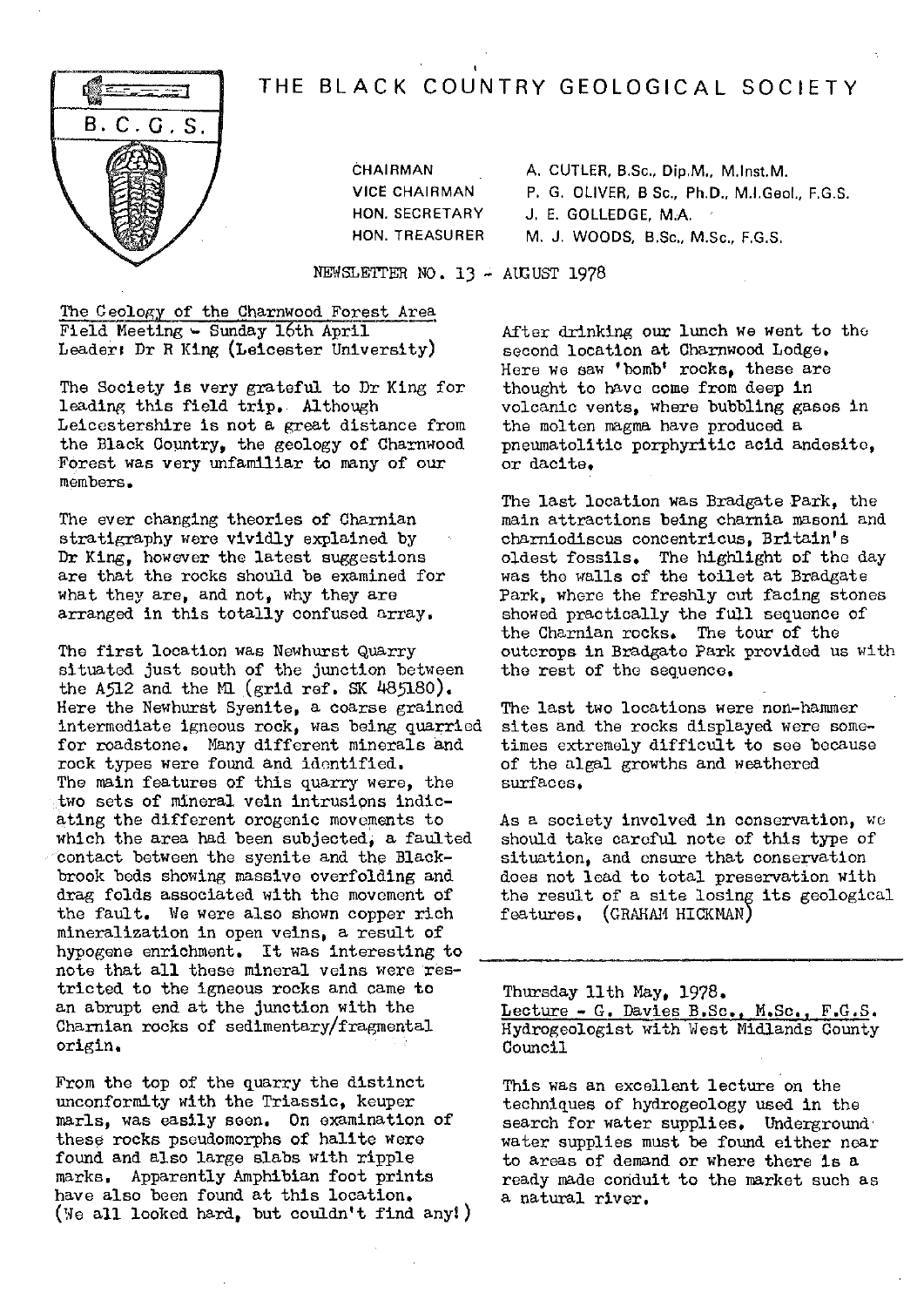**Drilling** techniques *use either a cylind*rical shell auger drill or a diamond or rotary rig. **Drilling** enables structure contours and sections of the aquiter, the water bearing rock, to be drawn. The *boreholes can then be used to* determine the height of the water table and thus to produce hydraulic contours. These are usually subdued reflections of the relief. The dimensions of the aquiter must be established and rainfall and evaporation data for the source area are collected to determine the recharge rate of the water soUrce.

Geophysical methods of survey are also used. Instruments used include gravimeters, seismic geophones which measure the speed at which shook waves pass through the rock layers and the most useful of all, electrical resistivity meters, which measure the rate at which electrical currents pass through the rocks. The resistivity meters are adjusted to vary the depth at which the current passes. By these *methods the position of strata beneath* the surface can be worked out and in addition the resistivity meter indicates the position of *the water table and* possibly the salinity of the water as salt water is an excellent conductor of electricity. The results of such a survey need to be confirmed by borehole testing,

The . chemistry of the water has to be researched, Water quality varies with depth and down the hydraulic gradient total dissolved solids are calculated. Water can be dated *by carbon isotopes and suprise was* expressed at the age,  $30,000 - 40,000$  years, of fossil water supplies from the Bunter Pebble Beds.

The: permeability of the aquifer is tested, usually by pumping water up at a known rate and establishing the shape of the cone of the depressed water table which results. The shape of the cone is observed from wells in a straight line away from the pump well. Pumping can **raise** the interface between usable and saline water as is shown by some resistivity surveys around small pumping stations in Shropshire. The sources of salinity appear to be the Keele. Beds and Keuper Marls.

Many of these tests were used in a survey to establish boreholes from which water can be added to the River Severn during dry spells.

It is most salutary to be reminded, in such a clear manner, of the practical applications of geology. (K.A.)

Geological Excursion to Burrington Combe Geological Excursion to Burrin<br>Leader - A.K.Fear, June 18th

This proved to be an excellent trip, for<br>the weather as well as the geology. The the weather as well as the geology. latter was extremely interesting and the party was able to **seei-**

- 1. A good section in the Carboniferous limestone series from D, to K beds and some of the underlying  $0.8.5.$
- 2. The Trias conglomerate lying undonformably on the Carboniferous limestone.
- 3, Various features of limestone areas generally such as caves. swallets, and underground\_ drainage,

Burrington Combe Is a deep gorge out into the north side of the Blackdown perioline by streams now running underground. The *limestone dips at about 60 N aaid In a* traverse up the Combe of about  $\frac{3}{4}$  mile we saw about 3000 feet of strata. The strike saw about 3000 feet of strata. of the beds is W across the Combo but at the top of the Combe the road turns sharply to the east and runs along the strike of the Z beds.

The Blackdown pericline is one of four making up the Mendip **Hills. In** the core of the pericline the 0.R.S. comes to the surface and **gives rise** to upland heath. The top of the Plaekdown is the highest point of Mendip being 1068 feet above O.D. As we walked from the Carboniferous limestone to the sandy peaty **soil** overlying the O.R.S. we saw a change in the flora although some of the **soils** overlying the Carboniferous are sandy due to material transported during the Ice Age, from the summit.

One of the periclines further to the east<br>exposes Silurian in its core. The Silurian exposes Silurian in its core. here contains an andesite which is quarried for roadstone.

The rumour that the first breakdown of the coach outside 'The Swan' at Worcester was planned is being strongly denied by the c mrrIttoc.

Nature Conservation Liaison Group -Meeting on 24th June

The Society was again represented when the topic of conservation within the West Midlands County was discussed. further.

The following is taken from the minutes of the meotingt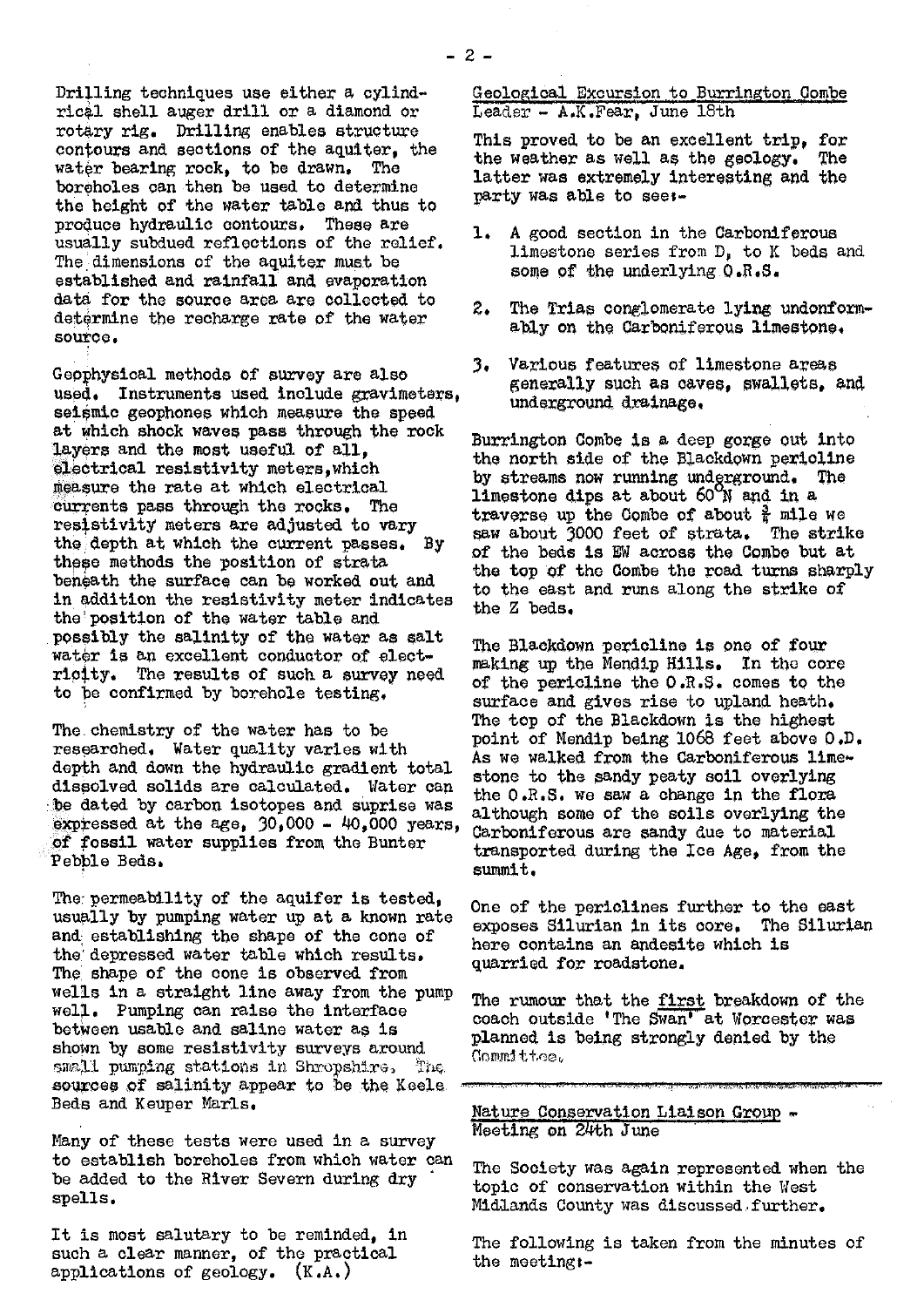a. That a separate West Midlands Trust be set up.

b. That the Trusts proposals for a December 7th. Various aspects of Black<br>Birmingham consortium with informal Country Mining. The Friends of the liaison in other Districts be adopted as a starting point.

c. That the Trusts consortium proposals bo extended to cover the whole of the County so that Societies would have a .representative over the whole area.

That informal discussie meetings be held regularly to dir Ges alicy with those taking part taking the 'soughts of the meetings beck to their pa1:::.:::.odies.

The meeting felt that proposal 12c was the most desirable one to pursue. The Trust representatives were asked to reconsider their proposals in the light of this and to produce a paper on the subject which would be circulated to all bodies for comment. The **Trusts** were asked to look carefully at the resource implications and to keep MCC informed on this aspect.

#### 14. Under AGB

a. The Chairman drew attention to a letter from Dr Seddon of the

• Birmingham City Museums and Art Gallery In hteh he offered to consider a possible role for the Natural History Dept as a central receiving station for West Midlands conurbation records. He would have preliminary discussions with Dr Seddon and keep organisations informed.

b. Dr Oliver had brought with him copies of a list of sites of geological interest which the Black Country Geological Society felt might have additional biolog-ical interest. This list was available to any organisation in the hope that the sites might be more fully Investigated.

## Remaining Programme for 1978

of Telford New Town' by R Hamblin of the Institute of Geological Sciences. Dudley

- Mill', Windmill Street, Upper Gornal.  $8.00 \text{ p.m.} - 12.00 \text{ p.m.}$  Good food and company. Tickets £2.00 from Hon. Sec.. please book in advance.
- Country Mining. The Friends of the Black Country Museum Mining. Group. Dudley Library 7.45 p.m. Tea and biscuits 7.15 p.m.

FOCUS ON WILDLIFE CONSERVATION YOUTH GROUP

Leaders Andrew J Purcell 91 Cherry Tree Avenue Walsall, WS5 4JN Tell Walsall 32393

ANYONE INTERESTED?

#### Programme for 1979

- January 18th. A study of the local geological maps with particular reference to igneous intrusions. Dudley Library 7.45 p.m. Tea and biscuits 7.15 p.m,
- January 21st. 'Igneous Intrusions in the Black Country' - A field trip to a number of localities. Meet at Dudley Library at 9.00 a.m, Bring a packed lunch.
- February 15th. Lecture. Possibly dealing with one or more aspects of palaeontology.

March 15th. Annual General Meeting/Film Night and sherry.

- Aril 5th. A general discussion about Pleistocene geology with particular reference to the next field trip.
- April 8th. A field trip to look at the Pleistocene deposits of part of the Midlands.
- May 10th. A meeting to discuss the geology of the Dorset area.
- September 21st. 'The Geological Re-survey May 18th, 19th, 2oth. Weekend field trip
	- Institute of Geological Sciences. Dudley<br>Library 7.45 p.m. Tea and biscuits 7.15pm  $\frac{\text{June 10th}}{\text{Field trip}}$ . Leader Dr R Ixer of Aston University,